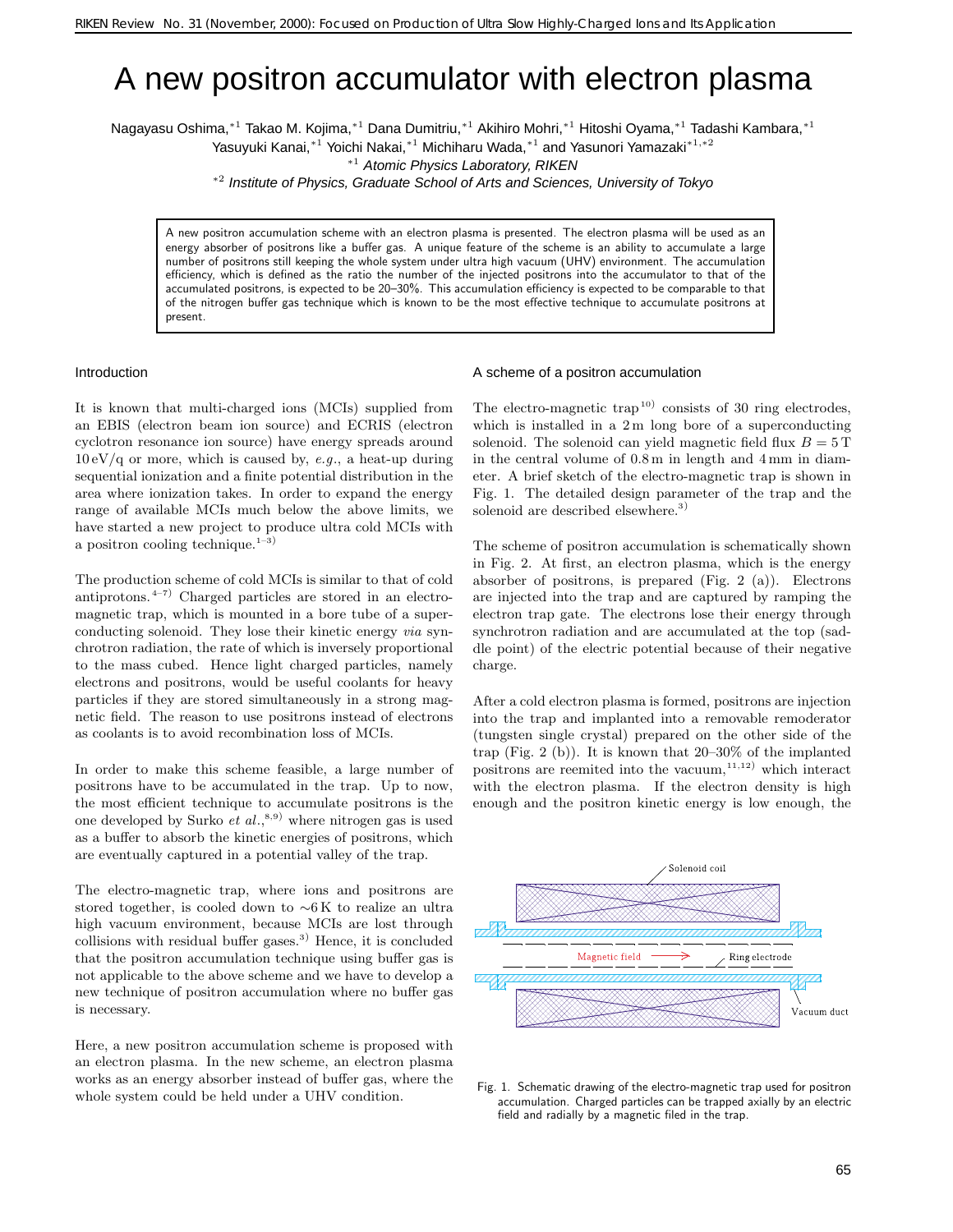(a) e- accumulation



Fig. 2. Schematic view of the positron accumulation scheme using an electron plasma.

positrons lose considerable amount of energy and are eventually trapped. The trapped positrons will further lose their energy through synchrotron radiation and a positron plasma is formed on both sides of the electron plasma.

In the following sections, the slow positron source and the required electron plasma for the above scheme are described in detail.

## Slow positron production and its manipulation

Slow positrons<sup>11)</sup> are produced through moderation of fast positrons which are emitted from a  $\beta^+$  decay radioisotope. The energy spread of slow positrons so prepared are typically a few eV. In our study, the combination of a  $^{22}$ Na radioactive source  $(44 \,\mathrm{mCi})$  and a solid neon (Ne) moderator is used.<sup>13)</sup>

Rare gas solids, especially solid Ne, are well known to be efficient moderators for positrons.<sup>11,14,15)</sup> Fast positrons injected into a moderator lose their energy *via* collisions till their energies reach the lowest electronic excitation energy of Ne (∼16 eV). Bellow this energy, the energy loss rate drastically decreases because only phonon excitation processes can contribute to the energy loss. Because of this, the diffusion length of these positrons get as long as  $\sim \mu$ m and a considerable fraction of them are ejected into the vacuum as slow positrons.<sup>16</sup>) A typical efficiency of the solid Ne moderator is ∼0.5%,<sup>15)</sup> which is defined by the ratio of the number of extracted slow positrons to the number of  $\beta^+$  decays of the radioisotope. Slow positrons with an intensity of  $7\times10^6$  e<sup>+</sup>/s are expected to be available with a  $44 \text{ mCi}$ <sup>22</sup>Na positron source. $15)$ 

Figure 3 shows a drawing of the positron source assembly. An encapsulated <sup>22</sup>Na positron source is mounted on a cold-head of a refrigerator and is cooled down to  $5K$  so that a solid rare gas moderator is formed on the front surface of the <sup>22</sup>Na source. Slow positrons are accelerated with the electrodes in front of the source and then guided magnetically to the cooling trap. Specifications of the encapsulated  $22$ Na positron source and the slow positron source are given in Tables 1



Fig. 3. Drawing of the positron source assembly.

Table 1. Specifications of the encapsulated positron source.

| Positron source        | $\sqrt{22}$ Na (44 mCi)  |
|------------------------|--------------------------|
| Source lifetime        | 2.6y                     |
| Na compound            | Sodium acetate           |
| Specific radioactivity | $1100 \,\mathrm{mCi/mg}$ |
| Source active diameter | $3 \,\mathrm{mm}$        |
| Source capsule window  | Ti 13 $\mu$ m            |

Table 2. Specifications of the slow positron source.

| Positron source                | ${}^{22}$ Na (44 mCi)     |
|--------------------------------|---------------------------|
| Moderator                      | Solid Ne                  |
| Expected moderation efficiency | $5 \times 10^{-3}$        |
| Expected beam intensity        | $7\times10^6$ positrons/s |
| Beam energy                    | $0 - 200 \text{ eV}$      |
| Expected energy spread         | $2\,\mathrm{eV}$          |
| Beam diameter                  | $5 \,\mathrm{mm}$         |

and 2, respectively.

 $\equiv$ 

A schematic drawing of the positron beam line is shown in Fig. 4. The coils installed along the beam line yield a magnetic field of about 10 mT and guide the slow positrons to the trap. To eliminate fast positrons, a bending solenoid was prepared on the beam line. The positron beam line merges with an MCI beam line and is connected to the solenoid.

When a charged particle is adiabatically guided in a magnetic field, the magnetic moment, which is defined by  $\frac{1}{2}mv_{\perp}^2/B$ , is constant, where m is the mass of the particle and  $v_{\perp}$  the velocity of the particle perpendicular to  $B^{17}$ . B increases by a factor of 500 while the positrons travel from the positron source  $(10\,\text{mT})$  to the solenoid  $(5\,\text{T})$ . This indicates that  $E_{\perp} = \frac{1}{2}mv_{\perp}^2$  also increases by a factor of ~500. As  $E_{\perp}$  is known to be  $0-2$  eV,<sup>15)</sup> the positron energy must be higher than ∼1 keV for them to be guided into the trap. Otherwise, a part of the positrons are reflected. In other words,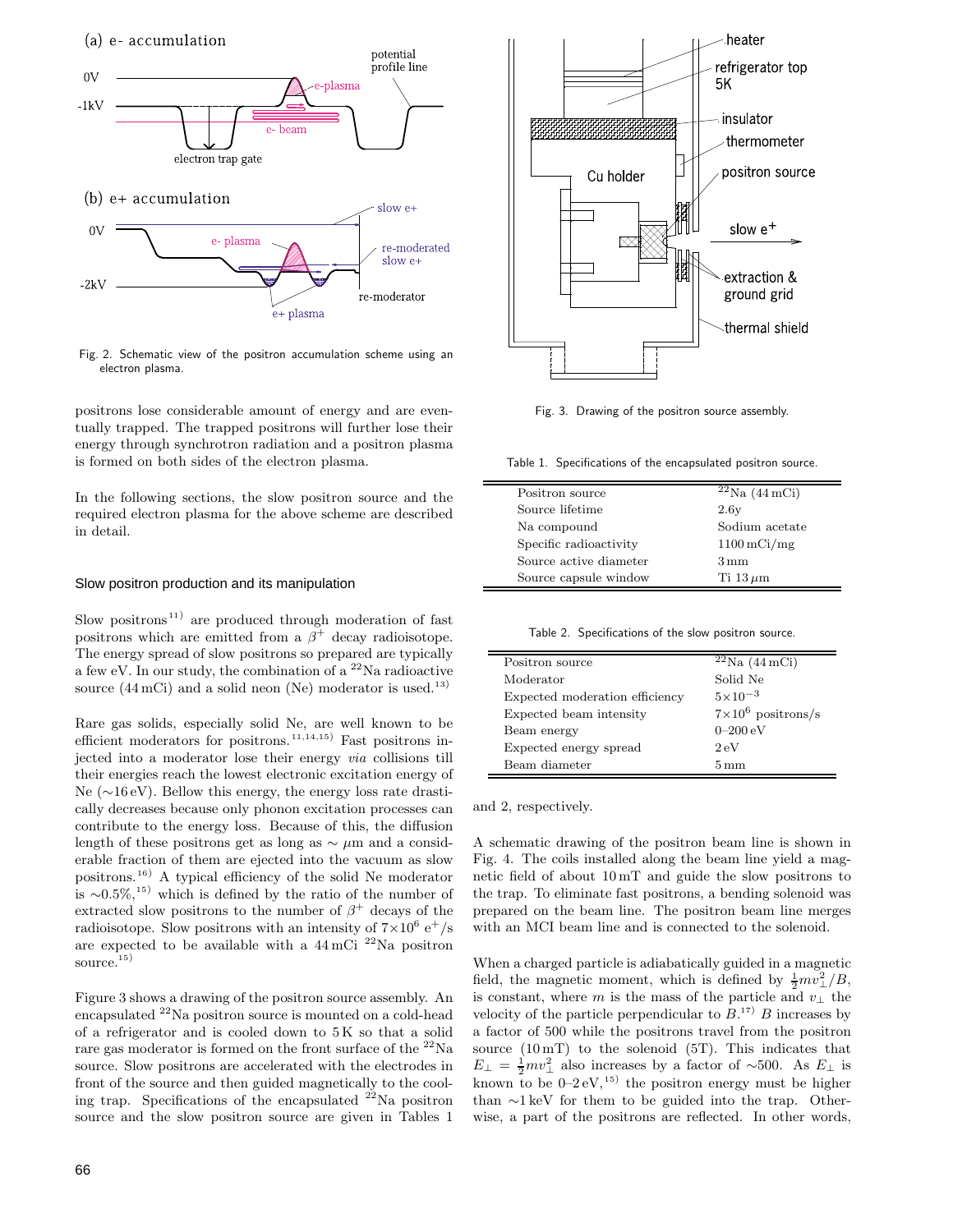

Fig. 4. Brief sketch of the beam line. The beam line is still under construction.

the kinetic energy of positrons in the solenoid inevitably have energy spread of ∼1 keV parallel to the magnetic field.

The radius of the positron beam, which is ∼2.5 mm at the moderator, is expected to be compressed down to ∼0.1 mm in the trap because the diameter is inversely proportional to  $B^{1/2}$ .

As described in the previous section, positrons are implanted once into the remoderator, tungsten (W) single crystal, in order to reduce positron energy spread. The penetration depth of positrons in W when they are implanted with 1 keV is about 20 nm. While the positron diffusion length in W is about  $55\,\mathrm{nm.}^{12)}$  Therefore, almost all the implanted positrons into W will return the incident surface. Positrons reached the surface may be 1) reemitted into vacuum as slow positrons, 2) converted into positroniums, or 3) trapped at a surface. The branching ratio of each process is known to be almost the same, *i.e.*, about  $30\%$ . <sup>11,12</sup> The kinetic energy of the reemitted positrons is 2–3 eV, *i.e*., the energy width of the positron beam is ∼1 eV.

Such slow positrons are injected into the pre-loaded electron plasma (see Fig. 2 (b)), and lose their kinetic energy. If the positrons lose more than 1 eV in the electron plasma, *i.e*., more than the energy spread of the beam, the potential distribution of the trap can be arranged so that all of them do not return the remoderator and are captured in the trap. Such positrons lose energy further by synchrotron radiation.

It is expected that  $10^8$  positrons are necessary to cool  $10^6$ MCIs from  $\sim$ 2 keV/q down to  $\sim$ 100 K within a few seconds at  $B = 5$  T. The overall trapping efficiency of positrons by the new method is expected to be 20–30%. Then if slow positrons are injected into the trap with intensity of  $7 \times 10^6$ e<sup>+</sup>/s, the required number of positrons  $(10^8)$  for the MCI cooling can be prepared within 100 s.

In the next section, the details of electron plasma, which is required for the positron accumulation, are discussed.

#### Details of electron plasma

The density $(n_{e}$ <sup>-</sup> ) and length(L) of the electron plasma should be large enough so that the energy loss of the slow positron beam is larger than the energy spread of the remoderated positron (∼1 eV). In order to determine n*<sup>e</sup><sup>−</sup>* and L, the stopping power of a positron in an electron plasma has to be evaluated. The stopping power of a positron, which has kinetic energy  $E_{e+}$ , in an electron plasma was estimated by a free electron gas model, in which the stopping power  $dE/dx$ is calculated by

,

$$
\frac{dE(E_{e^+})}{dx} = n_{e^-} \cdot \int_0^{b_{\text{max}}} \delta E(E_{e^+}, b) 2\pi b db,
$$
  

$$
\delta E(E_{e^+}, b) = \left(1 - \frac{1}{\left\{1 - (e^2/8\pi\epsilon_0 E_{e^+} b)^2\right\}^2}\right),
$$

where  $\delta E(E_{e^+}, b)$  is the energy loss of the positron during a collision with an electron at its impact parameter b, e the elementary electric charge,  $\epsilon_0$  the permittivity *in vacuum*, and  $b_{\text{max}}$  the maximum impact parameter which is given by the Debye shielding length of the plasma. Collisions with  $b > b_{\text{max}}$  contribute to plasma excitations, which are negligibly smaller than the above two body collisions in the present conditions. Figure 5 shows the two results of the calculated stopping power of the positron in an electron plasma of  $n_{e^-} = 10^{17} \text{ m}^{-3}$ . The difference parameters in the two calculations are electron plasma temperatures  $T_e(0.1)$  eV and  $1 \text{ eV}$ ), which affect Debye shielding length  $(b_{\text{max}})$  by formula  $b_{\text{max}} = (\epsilon_0 k T_e / e^2 n_{e^-})^{1/2}$ , where k is the Boltzmann constant. There are no considerable difference between the two results. At  $E_{e^+} = 6 \text{ eV}$ , the stopping power is ~ 2.2 eV/m, hence, the necessary length of the electron plasma is about 25 cm considering that the 6 eV positrons pass through the electron plasma two times before returning to the remoderator as shown in Fig. 2 (b).

It is known that if a harmonic electric potential is formed along the z axis, the lifetimes of plasmas get longer.<sup>10)</sup> As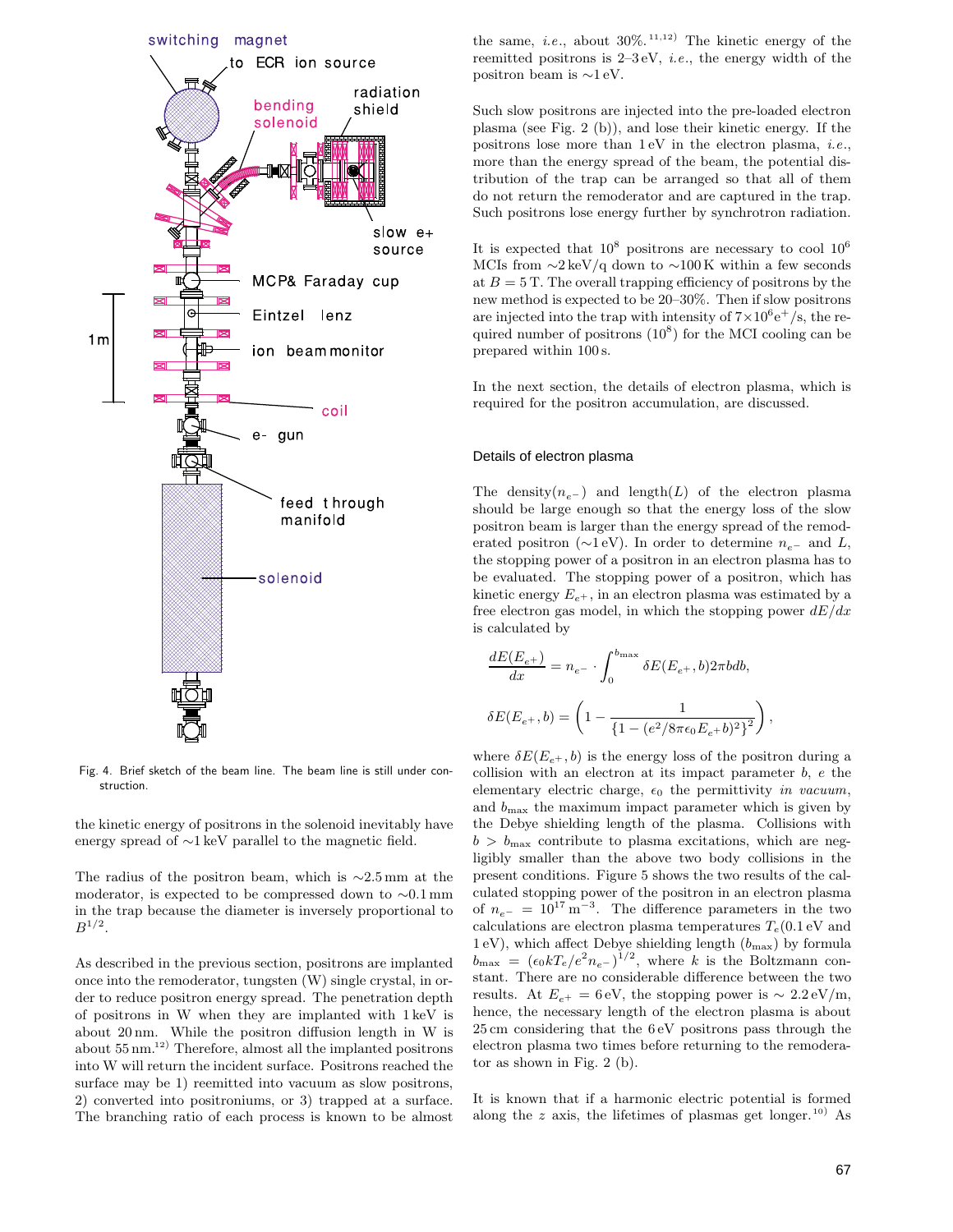

Fig. 5. Calculated positron stopping power in free electron gas. The difference parameter between two calculations are plasma temperatures,  $T_e = 0.1$  eV, and  $1$  eV.

shown schematically in Fig. 1, the electro-magnetic trap used in our project consists of multi ring electrodes, which allows to accumulate a large number of charged particles stably, because a precise harmonic potential can be formed over all large area. The shape of the plasma in the harmonic electric potential is known to be spheroidal.<sup>10,18)</sup> If positrons are injected into the spheroidal electron plasma, the interaction length of the positrons, L, in the plasma depends on the radial position, r. The ratio of  $L(r)$  to  $L(0) = 2R_z$  is shown in Fig. 6 as a function of  $r/R_r$ , where  $R_z$  and  $R_r$  are radii of the spheroid in the  $z$  and  $r$  directions, respectively. In case the allowable  $L(r)/L(0)$  is set to be ∼0.85, the radius of the electron plasma should be twice that of the positron beam. As the positron beam radius is expected to be 0.1 mm as described in the previous section, the electron plasma radius  $R_r$  is to be tuned 0.25 mm.

There is no electric potential gradient along the magnetic field, because electrons can move freely parallel to the field and they screen the potential gradient. However, the potential gradient perpendicular to the magnetic field exists. The shape of the required electron plasma is very long and its aspect ratio is almost 500. The electric field in the plasma is straight perpendicular to the magnetic field and so the



Fig. 6. Dependence of the spheroid plasma length along to *z* axis on *r* position.



Fig. 7. Image drawing of the equipotential line in a plasma (not scaled).

equipotential line is parallel to the magnetic field, which is shown schematically in Fig. 7. The  $r$  dependent potential  $V(r)$  is given by<sup>18)</sup>

$$
V(r) = \frac{1}{4} \cdot m \omega_p^2 r^2 / e = \frac{1}{4} \cdot \frac{n_{e^-} e}{\varepsilon_0} \cdot r^2,
$$

where  $\omega_p = (e^2 n_{e^-}/\epsilon_0 m)^{1/2}$  is the plasma frequency. In the case that  $n_e$ <sup>*-*</sup> is 10<sup>17</sup>e<sup>−</sup>/m<sup>3</sup>,  $V(r = 0.1 \text{ mm})$  is 4.5 V higher than  $V(r = 0)$ , *i.e.*, the energy of positrons in the plasma at  $r = 0$  mm is 4.5 eV higher than that at  $r = 0.1$  mm even when monoenergetic positrons are injected. Because the stopping power is inversely proportional to the injection energy, positrons injected at large  $r$  lose energy quickly, which partly compensate for the short plasma length.

Parameters of the electron plasma required for the positron accumulation are summarized in Table 3.

Table 3. Parameters of electron plasma.

| Total electron number, $N_{e^-} > 3.3 \times 10^9 (=\sim 10^{10})$          |  |  |
|-----------------------------------------------------------------------------|--|--|
| Magnetic field flux, $B = 5T$                                               |  |  |
| Radius on r axis, $R_r = 1.25 \times 10^{-1}$ m                             |  |  |
| Radius on z axis, $R_z = 2 \times 10^{-4}$ m                                |  |  |
| Aspect ratio $= 500$                                                        |  |  |
| Volume = $4.3 \times 10^{-8}$ m <sup>3</sup>                                |  |  |
| Density, $n_{e^-} = 10^{17} \,\mathrm{m}^{-3}$                              |  |  |
| Cyclotron frequency = $8.8 \times 10^{11}$ (s <sup>-1</sup> )               |  |  |
| Plasma frequency = $1.8 \times 10^{10}$ (s <sup>-1</sup> )                  |  |  |
| Bounce frequency (single particle) = $8.7 \times 10^{7}$ (s <sup>-1</sup> ) |  |  |
| Rigid rotation frequency = $1.8 \times 10^8$ (s <sup>-1</sup> )             |  |  |
| Debye length = $7.4 \times 10^{-6}$ m (in case $(3/2)kT_{e^-} = 0.1 eV$ )   |  |  |
| Brillouin Density limit = $1.2\!\times\!10^{20}\,\mathrm{m}^{-3}$           |  |  |

## Conclusion

 $\overline{\phantom{0}}$ 

A new positron accumulation scheme using an electron plasma is briefly introduced. The trapping efficiency of